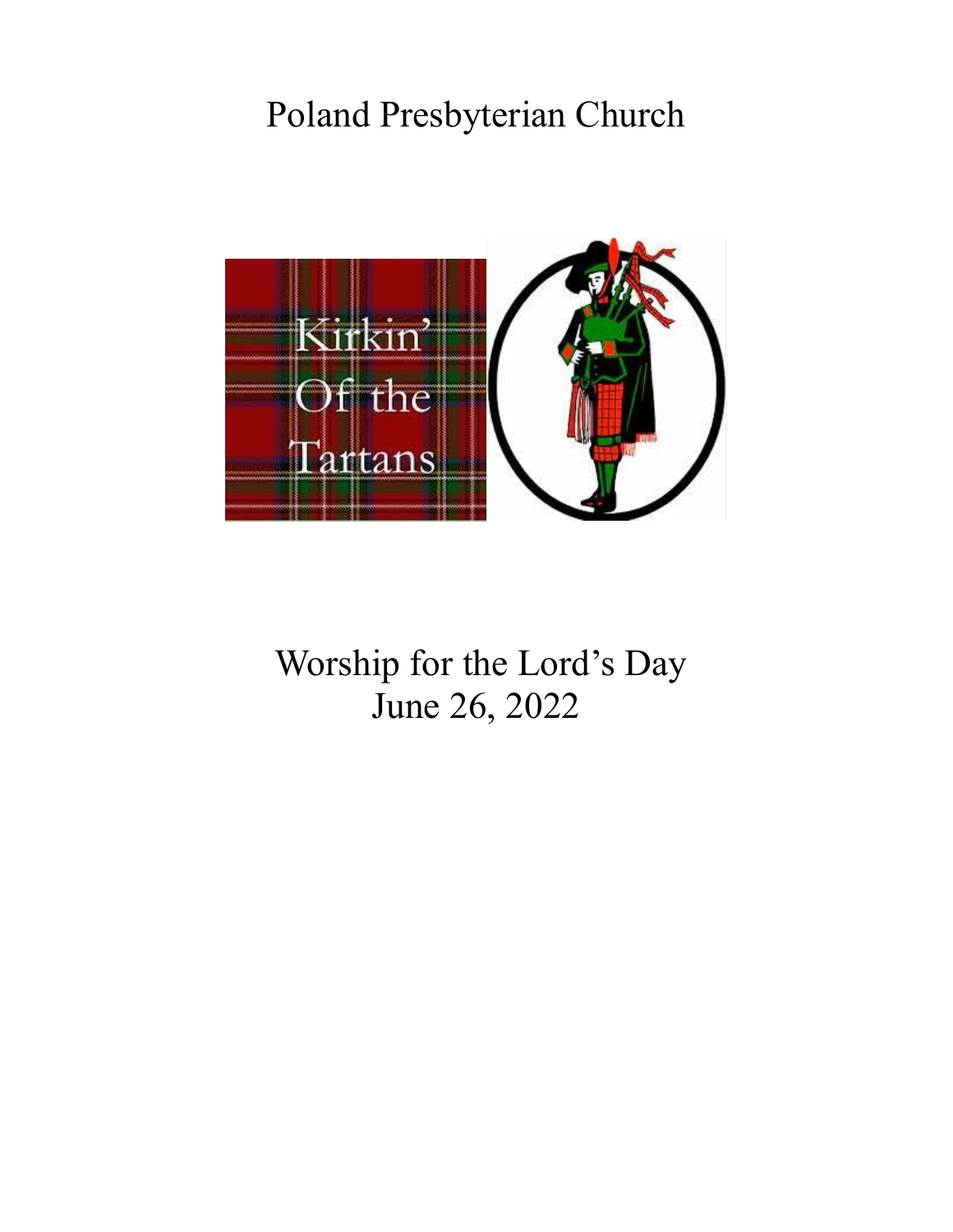## **WORSHIP FOR THE LORD'S DAY**

The beginning of the Prelude is a call to silent, personal preparation for the worship of God.

Meditation Before Worship

["God knows, I'm not the thing I should be, Nor am I even the thing I could be."](http://www.azquotes.com/quote/1151124)

[Robert Burns](http://www.azquotes.com/author/2208-Robert_Burns)

Prelude

Welcome and Announcements

Introit

\* Call to Worship (Responsive)

Our help is in the name of the Lord, who made heaven and earth.

# **O come, let us bow down; for He is our God; and we are the people of His**

 **pasture, and the sheep of His hand.**

Come let us Worship, the Lord our God.

*(Church of Scotland Book of Common Order, 1940)*

\* Hymn "O Jesus, I Have Promised"

\* Prayer of Confession and Silent Confession (unison)

**Eternal God and most merciful Father, we confess and acknowledge here before Thy divine majesty that we are miserable sinners conceived and born in sin and iniquity, so that in us there is not goodness. For the flesh evermore rebels against the Spirit, whereby we continually transgress Thy just judgement, death, and damnation. Notwithstanding, O Heavenly Father for as much as we are displeased with ourselves for the sins that we committed against Thee and do repent of the same; we most humble beseech Thee, for Christ's sake, to shower the Holy Spirit upon us, to forgive us all our sins, and to increase Thy Spirit in us. This we ask, not from our own worthiness, but from the merits of Thy beloved Son, Jesus Christ, our only Saviour.** (John Knox, 1560)

\* The Good News of God's Grace Friends, hear and believe the good news of the Gospel!

**In Jesus Christ, we are forgiven.**

- \* The Gloria Patri
- \* Roll Call of the Clans Dave Scott **Dave Scott**
- \* Greetings in Christian Friendship

Anthem

Prayer for Illumination (Liturgist)

Most Gracious God, out of Your great love and wisdom, You have bestowed upon us Thy most precious Word. May we listen to scripture intently, and be guided by what You would have us know and do. Amen.

# Scripture Reading Psalm 16 (Liturgist)

Protect me, O God, for in you I take refuge. I say to the LORD, "You are my Lord; I have no good apart from you." As for the holy ones in the land, they are the noble ones in whom is all my delight. Those who choose another god multiply their sorrows; their drink offerings of blood I will not pour out or take their names upon my lips. The LORD is my chosen portion and my cup; you hold my lot. The boundary lines have fallen for me in pleasant

Children's Time Ms. Erika Carcelli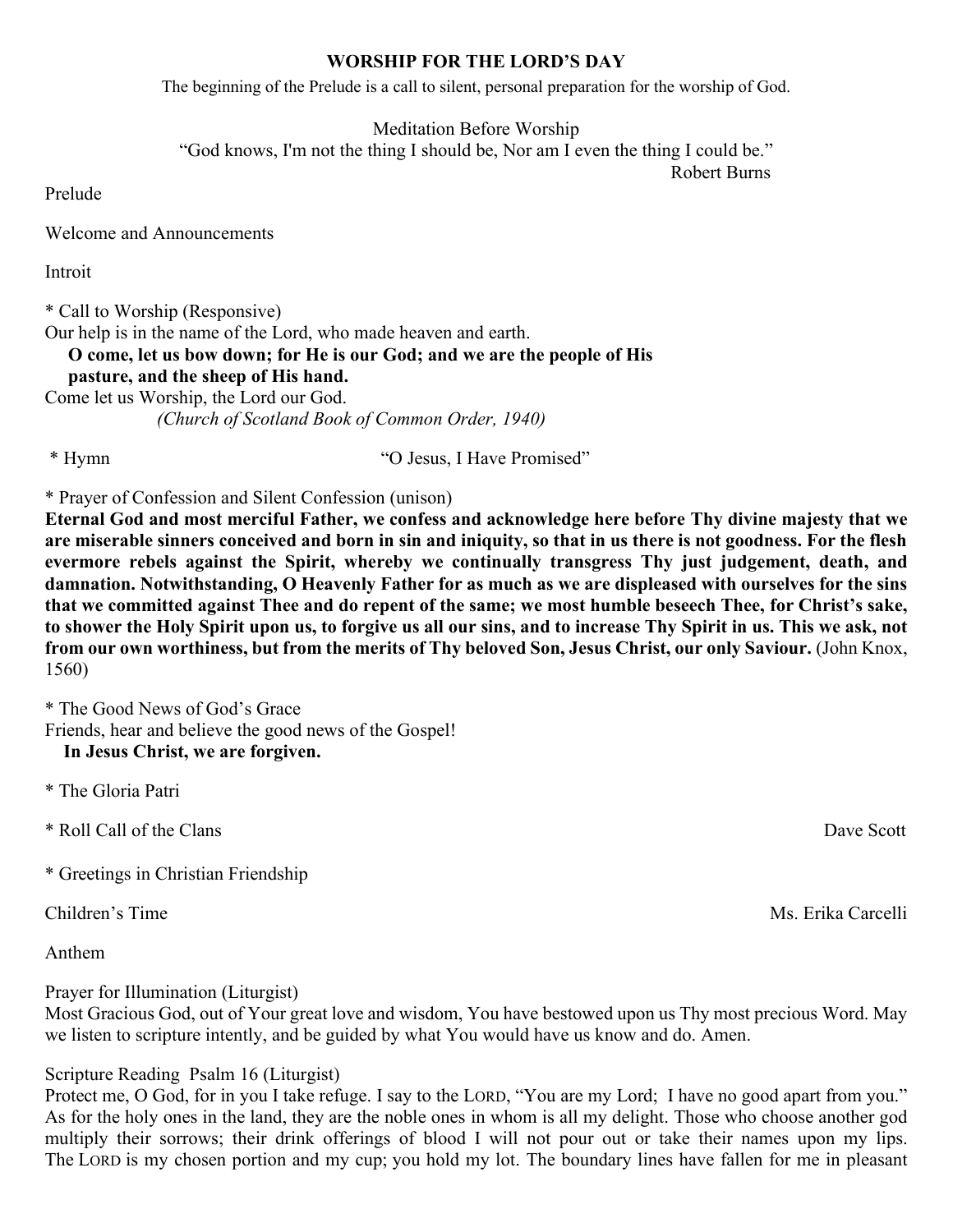places; I have a goodly heritage. I bless the LORD, who gives me counsel; in the night also my heart instructs me. I keep the LORD always before me; because he is at my right hand, I shall not be moved. Therefore my heart is glad, and my soul rejoices; my body also rests secure. For you do not give me up to Sheol or let your faithful one see the Pit. You show me the path of life. In your presence there is fullness of joy; in your right hand are pleasures forevermore.

**Offering** 

**Offertory** 

\* Prayer of Dedication and Doxology

Prayers of the People and The Lord's Prayer (debts and debtors)

Sermon Text Luke 9:49-56 (Liturgist)

John answered, "Master, we saw someone casting out demons in your name, and we tried to stop him because he does not follow with us." But Jesus said to him, "Do not stop him, for whoever is not against you is for you." When the days drew near for him to be taken up, he set his face to go to Jerusalem. And he sent messengers ahead of him. On their way they entered a village of the Samaritans to prepare for his arrival, but they did not receive him because his face was set toward Jerusalem. When his disciples James and John saw this, they said, "Lord, do you want us to command fire to come down from heaven and consume them?" But he turned and rebuked them. Then they went on to another village.

| The Word Proclaimed | "Are We An Accepting People?" | Rev. Paul W. Anderson |
|---------------------|-------------------------------|-----------------------|
|                     |                               |                       |

Affirmation of Faith – Scots Confession of 1560, 3.16 (unison) Dave Scott

**As we believe in one God, Father, Son, and Holy Ghost, so we firmly believe that from the beginning there has been, now is, and to the end of the world shall be, one Kirk, that is to say, one company and multitude of men chosen by God, who rightly worship and embrace Him in true faith in Christ Jesus, who is the only Head of the Kirk, even as it is the body and spouse of Christ Jesus. This Kirk is Catholic, that is, universal, because it contains the chosen of all ages, of all realms, nations, and tongues, be they of the Jews or be they of the Gentiles, who have communion and society with God, and with His Son, Christ Jesus, through the sanctification of His Holy Spirit. It is therefore called the communion, not of profane persons, but of saints, who, as citizens of the heavenly Jerusalem, have the fruit of inestimable benefits, one God, one Lord Jesus, one faith, and one baptism. Out of this Kirk there is neither life nor eternal felicity. Therefore we utterly abhor the blasphemy of those who hold that men who live according to equity and justice shall be saved, no matter what religion they profess. For since there is neither life nor salvation without Christ Jesus; so shall none have part therein but those whom the Father hath given unto His Son Christ Jesus, and those who in time come to Him, avow His doctrine, and believe in Him. (We include the children with the believing parents.) This Kirk is invisible, known only to God, who alone knows whom He has chosen, and includes both the chosen who are departed, the Kirk triumphant, those who yet live and fight against sin and Satan, and those who shall live hereafter.**

\* Closing Hymn "Amazing Grace, How Sweet the Sound"

\* Benediction

Postlude

\* Please stand if you are able.

*The flowers this morning are given to the glory of God by Frank and Nan Bennett in loving memory of Hank and Becky Bennett, who were both born in June.*